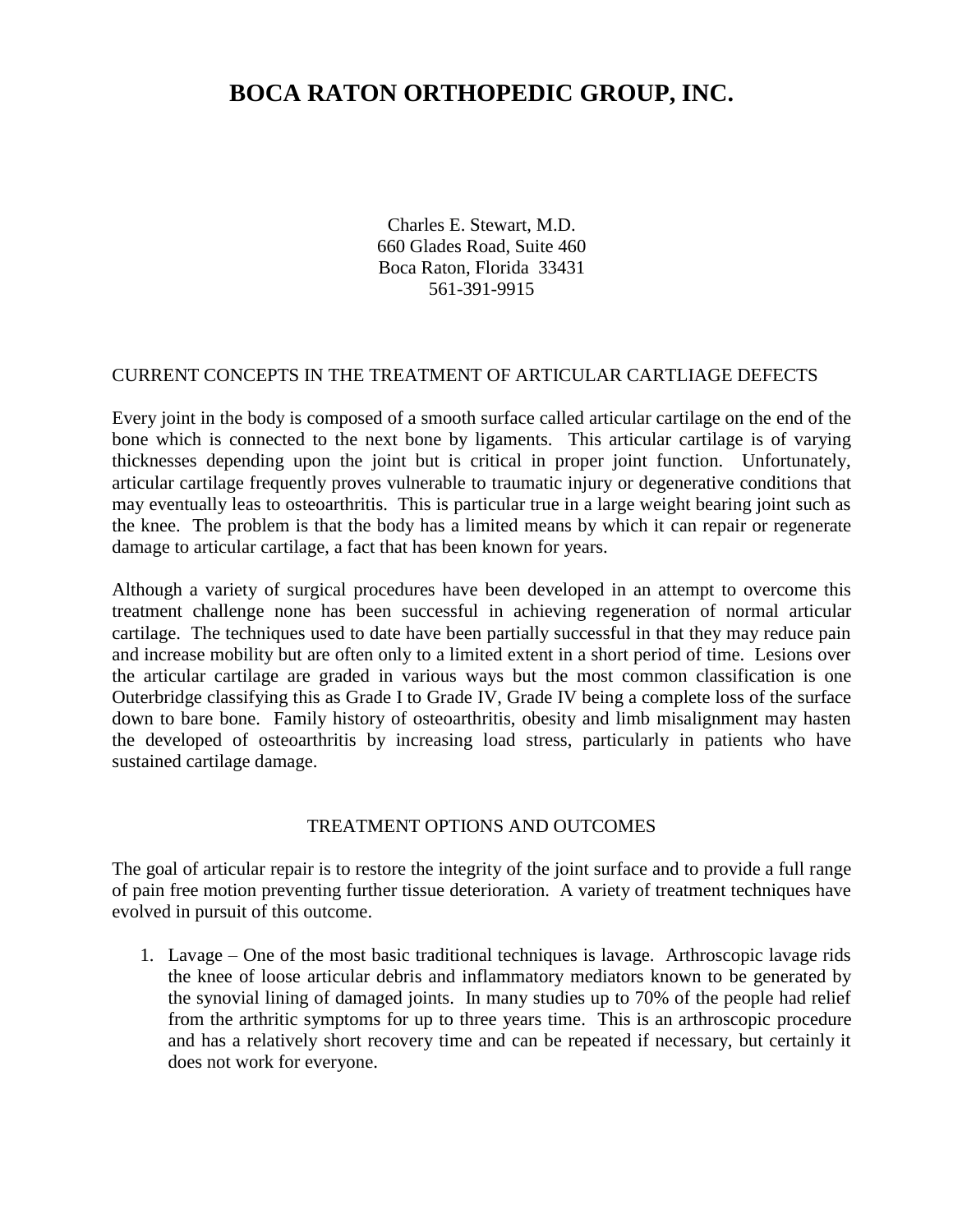## CURRENT CONCEPTS IN THE TREATMENT OF ARTICULAR CARTLIAGE DEFECTS

- 2. A second type of treatment is also arthroscopically performed but involves a micro fracture in which the subchondral bone is exposed, gently abraded and left intact. The adjacent cartilage is debrided to help the cartilage. The subchondral bone surface is then broached using small picks so that it communicates with the marrow and clot formation is stimulated. This is defined as a marrow stimulation technique. Various different techniques have been used for years. This is often combined with protective weight bearing and a continuous passive motion machine post operatively. These techniques can have 76-80% excellent short term results but the result in repair is fibro cartilage which has a different consistency than articular cartilage and does not have the long lasting effects that we would like.
- 3. A third alternative is periosteal grafting where perichondrium taken from the rib can be placed in the joint to try to stimulate healing cartilage. This has been done on a very limited basis and is not presently being done to any degree.
- 4. Osteochondral autograft. Chondral injuries can be treated by multiple osteochondral arthroscopically transplanted grafts of cartilage and bone. Osteochodral plugs, that is plugs with cartilage with underlying bone attached, are taken from around the notch in the knee and placed into defects on the weight bearing surfaces of the joint. This requires an arthroscopic procedure only. If often requires limited weight bearing with crutches for six weeks and the success rate appears to be 80%. It is a one stage procedure and does not require any other treatment. There is some difficulty with matching the size and the shape of the grafts and although in short term studies this had a better than 80% success rate long- term studies still have not been done.
- 5. Autologous chondrocyte implementation. Alternative sources of biological materials have been pursued over the years. The FDA had recently approved Genzyne tissue repairs, Carticel service for patients who present with significant defects in the weight bearing areas of the knee. This technique was developed in Sweden, and has now been used in this country for several years. The procedure involves arthroscopically evaluating the knee and harvesting cells through the arthroscope from minor load-bearing area and then sending these off to the laboratory to have these grown and then after two or three reimplanting these in the knee. The second stage is an open arthrotomy where a flap of periosteal tissue from the proximal tibia is sutured over top of the defect and these cells are injected underneath. Partial weight bearing with crutches was then used for approximately two months. The advantage of this technique is that articular cartilage is reformulated that appears to be normal articular cartilage and not scar tissue, and that this technique seems to have an approximately 90% success rate in restoring pain free motion; however, this sometimes can require more than a year to obtain and this point it does not appear to be effective for lesions of the knee cap. This autologous chondrocyte implantation is particular advantageous for healthy, young and active patients with significant injuries of more than 2 cm in diameter to the articular cartilage. People who have moderate to severe osteoarthritis are not suitable candidates for this procedure. So, what is one to do? The general approach with these lesions is to make the diagnosis arthroscopically, to debride and wash out the defects and this if the is a full thickness lesion to do the micro fracture at the time of the initial arthroscopy. If this is not successful then one has to debride whether one should do the osteochondral autograft where the plug of bone and cartilage is planted in the defect. The advantage of this procedure is that it is a one stage procedure which has much less rehabilitation involved and much less expense.